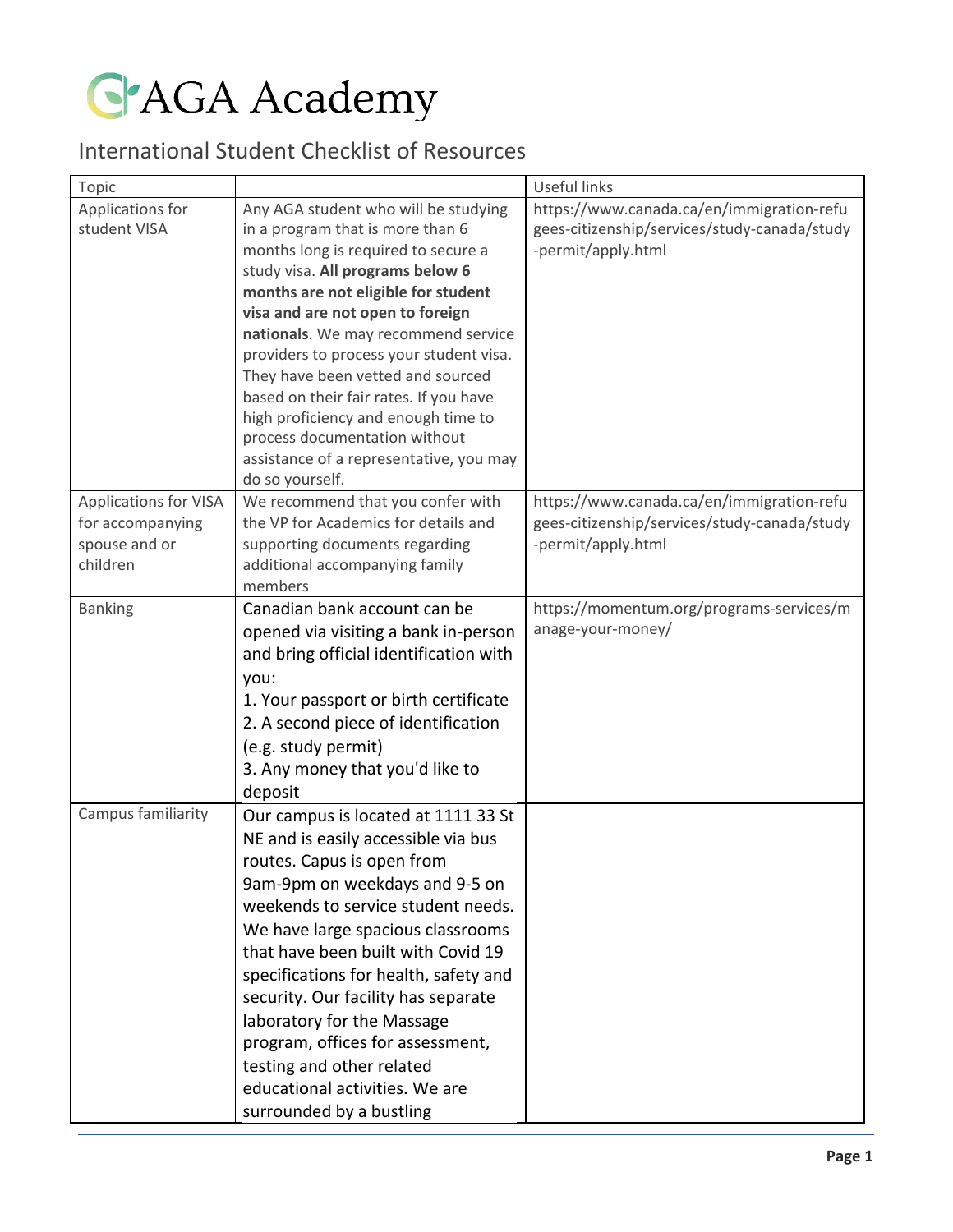|                                 | commercial area with a wide array<br>of shops and food places to choose       |                                                               |
|---------------------------------|-------------------------------------------------------------------------------|---------------------------------------------------------------|
|                                 | from.                                                                         |                                                               |
| Cellphone plan<br>selection and | Pre- paid services are those you can<br>pay services in advance. Services run | https://www.planhub.ca/alberta#/                              |
| application                     | out as you use up the balance paid for.                                       |                                                               |
|                                 | Post paid phones on the other hand                                            |                                                               |
|                                 | are on a contract and you pay a fixed                                         |                                                               |
|                                 | amount plus additional of any extra                                           |                                                               |
|                                 | service beyond that which you agreed                                          |                                                               |
|                                 | upon with your service provider. Bigger                                       |                                                               |
|                                 | companies are more expensive                                                  |                                                               |
|                                 | because they have larger network                                              |                                                               |
|                                 | coverage and more options. Smaller                                            |                                                               |
|                                 | companies are more affordable but                                             |                                                               |
|                                 | have limits. Compare services and                                             |                                                               |
|                                 | determine what is important for you                                           |                                                               |
|                                 | before deciding what to get. See                                              |                                                               |
|                                 | comparison in link.                                                           |                                                               |
| Finances                        | To best handle your money you can                                             | https://www.numbeo.com/cost-of-living/in/C                    |
|                                 | seek free workshops offered by                                                | algary                                                        |
|                                 | Momentum and other community                                                  |                                                               |
|                                 | service providers for free. You may pan                                       | https://moving2canada.com/cost-of-living-in-                  |
|                                 | out your expenses by taking a glimpse                                         | calgary/                                                      |
|                                 | at the links that provide information<br>about the cost of living.            |                                                               |
|                                 |                                                                               | https://momentum.org/programs-services/m<br>anage-your-money/ |
| Getting around                  | There are 7 bus routes within a 200                                           | http://www.calgarytransit.com/                                |
|                                 | meter radius from the school. It is                                           |                                                               |
|                                 | accessible and a map may be provided                                          |                                                               |
|                                 | to you for your convenience.                                                  |                                                               |
| Housing                         | Short Term housing                                                            | https://www.landlordandtenant.org/                            |
|                                 | Long Term housing                                                             |                                                               |
| <b>Immigrant Serving</b>        | AGA is located behind Center for                                              | https://www.ciwa-online.com/                                  |
| agencies                        | Newcomer and is a train ride away                                             |                                                               |
|                                 | from Calgary Immigrant Women's                                                | https://www.centrefornewcomers.ca/                            |
|                                 | association- known experts in                                                 |                                                               |
|                                 | immigration concerns and able to                                              |                                                               |
|                                 | assist students locate relevant services                                      |                                                               |
|                                 | and resources. AGA Academy also                                               |                                                               |
|                                 | boast extensive network in                                                    |                                                               |
|                                 | multicultural organizations that may<br>ease the adjustment of students into  |                                                               |
|                                 | this new country and culture.                                                 |                                                               |
| Job on and off                  | Center for Newcomers provide support                                          | https://ca.indeed.com/                                        |
| campus                          | to students who would like to craft                                           |                                                               |
|                                 | their resumes and practice for                                                |                                                               |
|                                 | interviews. Attached is a popular                                             |                                                               |
|                                 | website for searching for jobs plus a                                         |                                                               |